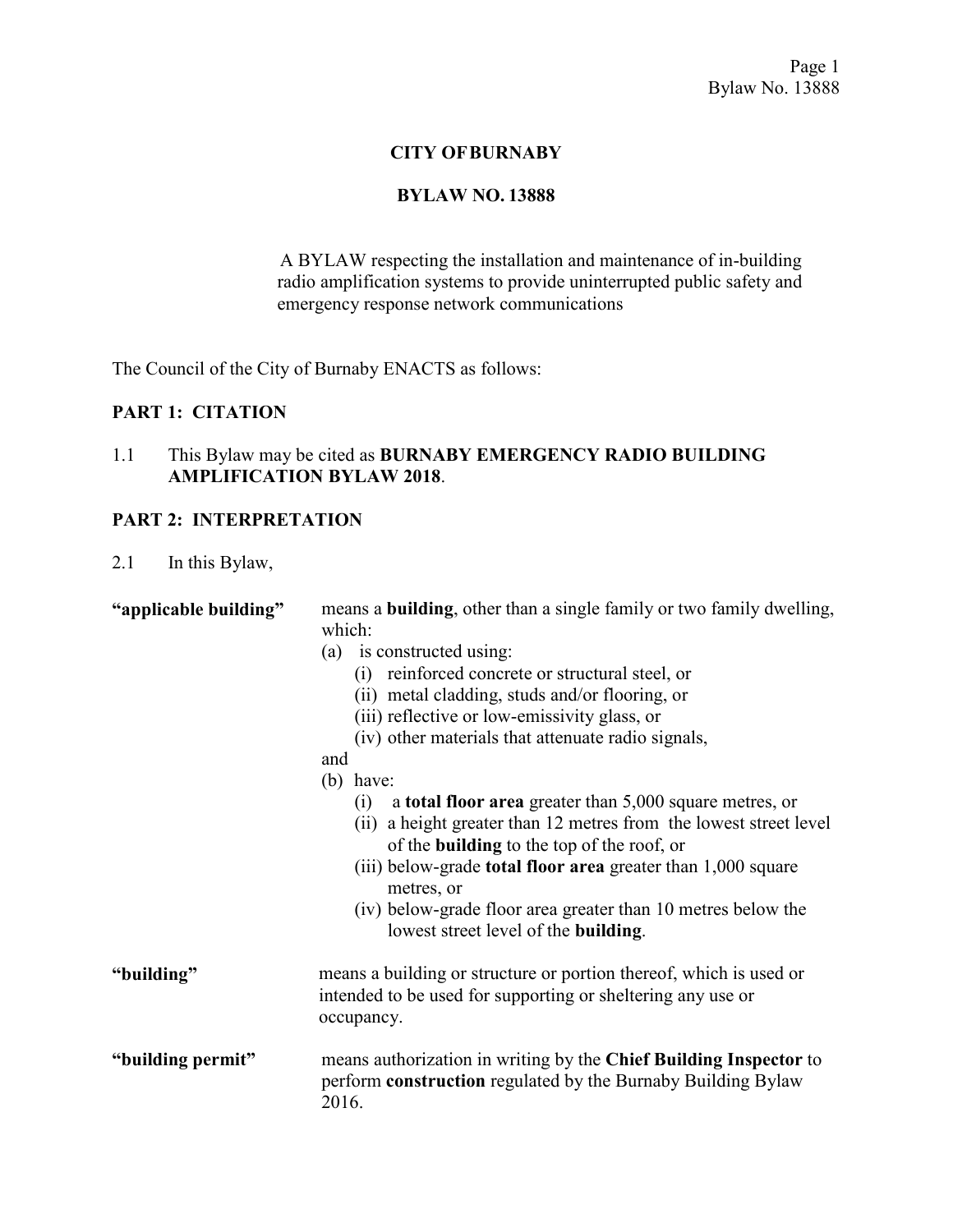| "Chief Building<br>Inspector"    | means the Chief Building Inspector for the City.                                                                                                                                                                                                                                                                           |                                                                                                                                                                                                                                                                                                                                                   |  |  |  |
|----------------------------------|----------------------------------------------------------------------------------------------------------------------------------------------------------------------------------------------------------------------------------------------------------------------------------------------------------------------------|---------------------------------------------------------------------------------------------------------------------------------------------------------------------------------------------------------------------------------------------------------------------------------------------------------------------------------------------------|--|--|--|
| "City"                           | means the City of Burnaby.                                                                                                                                                                                                                                                                                                 |                                                                                                                                                                                                                                                                                                                                                   |  |  |  |
| "construct" or<br>"construction" | means to build, erect, install, repair, alter, add, enlarge, move, locate,<br>relocate or reconstruct, with respect to a <b>building</b> .                                                                                                                                                                                 |                                                                                                                                                                                                                                                                                                                                                   |  |  |  |
| "E-Comm"                         | means Emergency Communications for Southwest British Columbia<br>Incorporated and all the features and functions of the trunked public<br>safety radio telecommunications systems, including microwave and<br>VHF/UHF radio systems, provided by E-Comm to fire services, law<br>enforcement and other emergency services. |                                                                                                                                                                                                                                                                                                                                                   |  |  |  |
| "Fire Chief"                     | means the person appointed by the City to be the head of its Fire<br>Department, or such person's lawful delegate.                                                                                                                                                                                                         |                                                                                                                                                                                                                                                                                                                                                   |  |  |  |
| "occupancy certificate"          | means the permission or authorization in writing by the Chief<br>Building Inspector to occupy a building.                                                                                                                                                                                                                  |                                                                                                                                                                                                                                                                                                                                                   |  |  |  |
| "owner"                          | includes the registered owner of an estate in fee simple of land, and<br>also where the context or circumstances so require:                                                                                                                                                                                               |                                                                                                                                                                                                                                                                                                                                                   |  |  |  |
|                                  | (a)                                                                                                                                                                                                                                                                                                                        | a tenant for life under a registered life estate;                                                                                                                                                                                                                                                                                                 |  |  |  |
|                                  | (b)                                                                                                                                                                                                                                                                                                                        | a registered holder of an agreement for sale;                                                                                                                                                                                                                                                                                                     |  |  |  |
|                                  | (c)                                                                                                                                                                                                                                                                                                                        | a holder or occupier of land held in the manner mentioned in<br>sections 228 and 229 of the Community Charter;                                                                                                                                                                                                                                    |  |  |  |
|                                  | (d)                                                                                                                                                                                                                                                                                                                        | a lessee with authority to <b>construct</b> on the land.                                                                                                                                                                                                                                                                                          |  |  |  |
| "shadowed area"                  |                                                                                                                                                                                                                                                                                                                            | means an area that is subject to attenuation or obstruction of radio<br>signals to or from the areas as a result of the interposition of all or<br>any part of the <b>building</b> in the radio signal path (line of sight)<br>between the area and the transmitting/receiving site of E-Comm or<br>the City radio communications network $(s)$ . |  |  |  |
| "total floor area"               |                                                                                                                                                                                                                                                                                                                            | means the total area of all the floors of a <b>building</b> measured to the<br>extreme outer limits of each floor of the <b>building</b>                                                                                                                                                                                                          |  |  |  |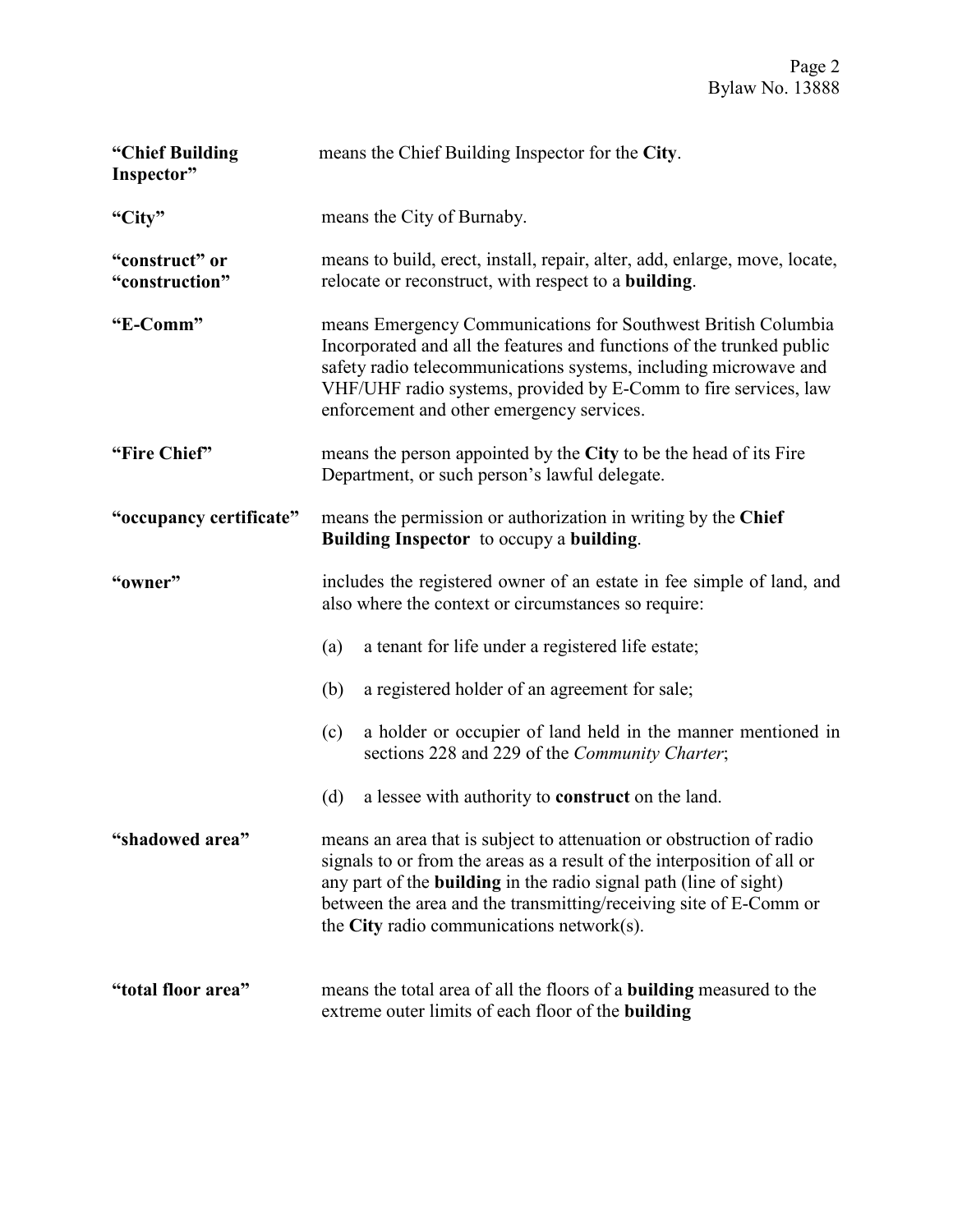## **PART 3: PURPOSE**

- 3.1 This Bylaw is enacted for the purpose of enhancing emergency radio communications networks in **applicable buildings** within the **City** in the general public interest. The requirements and activities of the **City** under this Bylaw are solely for this purpose and shall, notwithstanding any other provision herein, be interpreted in accordance with this Part.
- 3.2 It is not contemplated nor intended that this Bylaw shall provide, nor shall this Bylaw be interpreted as providing:
	- (a) protection to **owners**, builders, contractors, occupants or any other persons from personal injury, death or any other damage or loss (including economic loss);
	- (b) the assumption by the **City** of any responsibility for ensuring the compliance by any **owner**, agent of an **owner** or any employees, builders, constructors or designers retained by an owner, with the requirements of this Bylaw; or
	- (c) a warranty or assurance to any person in respect to **construction** undertaken pursuant to this Bylaw.

# **PART 4: APPLICATION AND PROHIBITIONS**

- 4.1 This **Bylaw** applies to:
	- (a) **construction** of each new **applicable building**; and
	- (b) **construction** of a portion of a **building** which:
		- (i) adds more than 20% floor area to the **total floor area** of the **building**;
		- (ii) results in the **building** meeting the definition of an **applicable building**; and
		- (iii) has a **building permit construction** value exceeding \$1,000,000.
- 4.2 No person shall undertake **construction** pursuant to section 4.1(a) or (b) of this Bylaw unless the **applicable building** subject to the **construction** supports adequate radio coverage for the area-wide public safety communications service provider and the **City**  radio communications network(s), including but not limited to fire services and law enforcement personnel. For the purposes of this section, adequate radio coverage shall include all of the following:
	- (a) System access and "Delivered Audio Quality" (DAQ) of 3.4 or better (speech understandable with repetition rarely, some noise or distortion may be present) for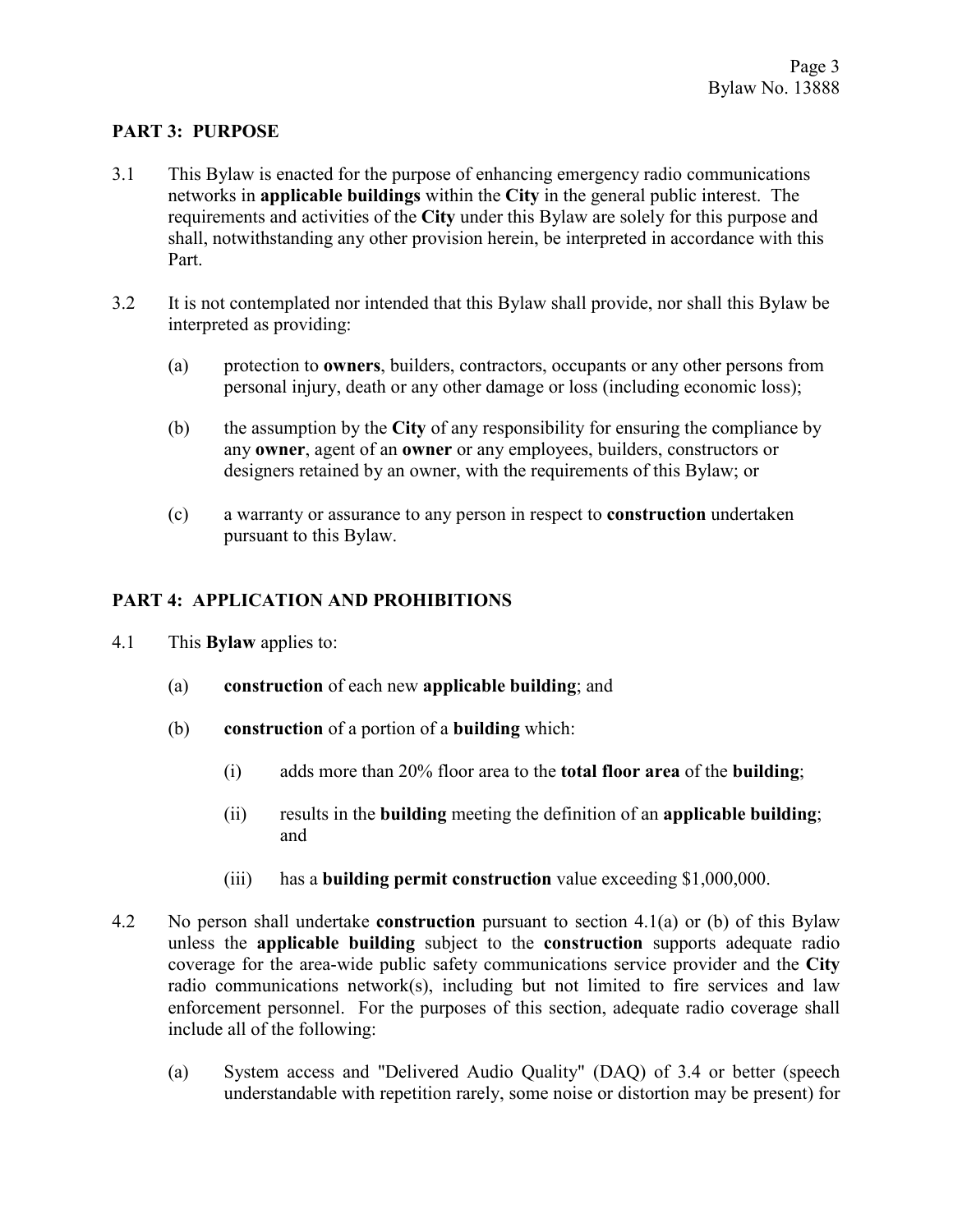communication between a portable (handheld) radio using a simple flexible whip antenna and both the area-wide public safety communications service provider and the **City** radio communications network(s) transmitting/receiving sites:

- (i) within the **applicable building**, for a minimum of 90% of the area of each floor of the **building**, including underground areas such as for parking;
- (ii) within the **building**, for 100% of fire command centres, stairwells, protect-in-place areas, lobby refuge areas, equipment rooms and highhazard areas; and
- (iii) in areas that are in the **shadowed area** of the **applicable building**, in 90% of all areas where DAQ 3.4 could be achieved before the **construction** of the **building** or portion thereof.
- (b) As an aid to system design, DAQ 3.4 has been measured by NTIA (U.S. Department of Commerce, National Telecommunications and Information Administration) to be approximately equivalent to 22 dB SINAD (SIgnal-to-Noise And Distortion ratio) for analogue signals modulated with a 1 kHz tone at 1.5 kHz deviation, and to 2% BER (Bit Error Rate) for P25 digital signals. It may also be approximately equivalent to a received signal level of -95 dBm in the absence of other signals that may affect the receiver.
- (c) The radio frequency ranges to be supported are any frequencies used by the areawide public safety communications service provider and **City** communications networks(s). If signal amplifiers are used, they shall include filters that will protect the amplifiers from overload and the system from interference by out-ofband signals.
- (d) In the event that a radio amplification system is required to meet the foregoing communication quality requirements in the **applicable building** including **shadowed area** of the **building**, coordination with the public safety communications service provider and the **City** communications network provider is required to ensure that its outdoor radio communication performance is not degraded. Where a decision must be made regarding the maintenance of either service provider's outdoor radio communication performance and restoration of signal strength in the **building** and **shadowed area**, the decision shall be made by the public safety communications service provider(s) and communicated to the **Fire Chief** by the **owner**.
- 4.3 Notwithstanding that an **owner** is otherwise entitled, a **building permit** or an **occupancy certificate** shall not be issued for any **construction** pursuant to section 4.1(a) or (b) of this Bylaw unless the **construction** complies with this Bylaw to the satisfaction of the **Fire Chief**.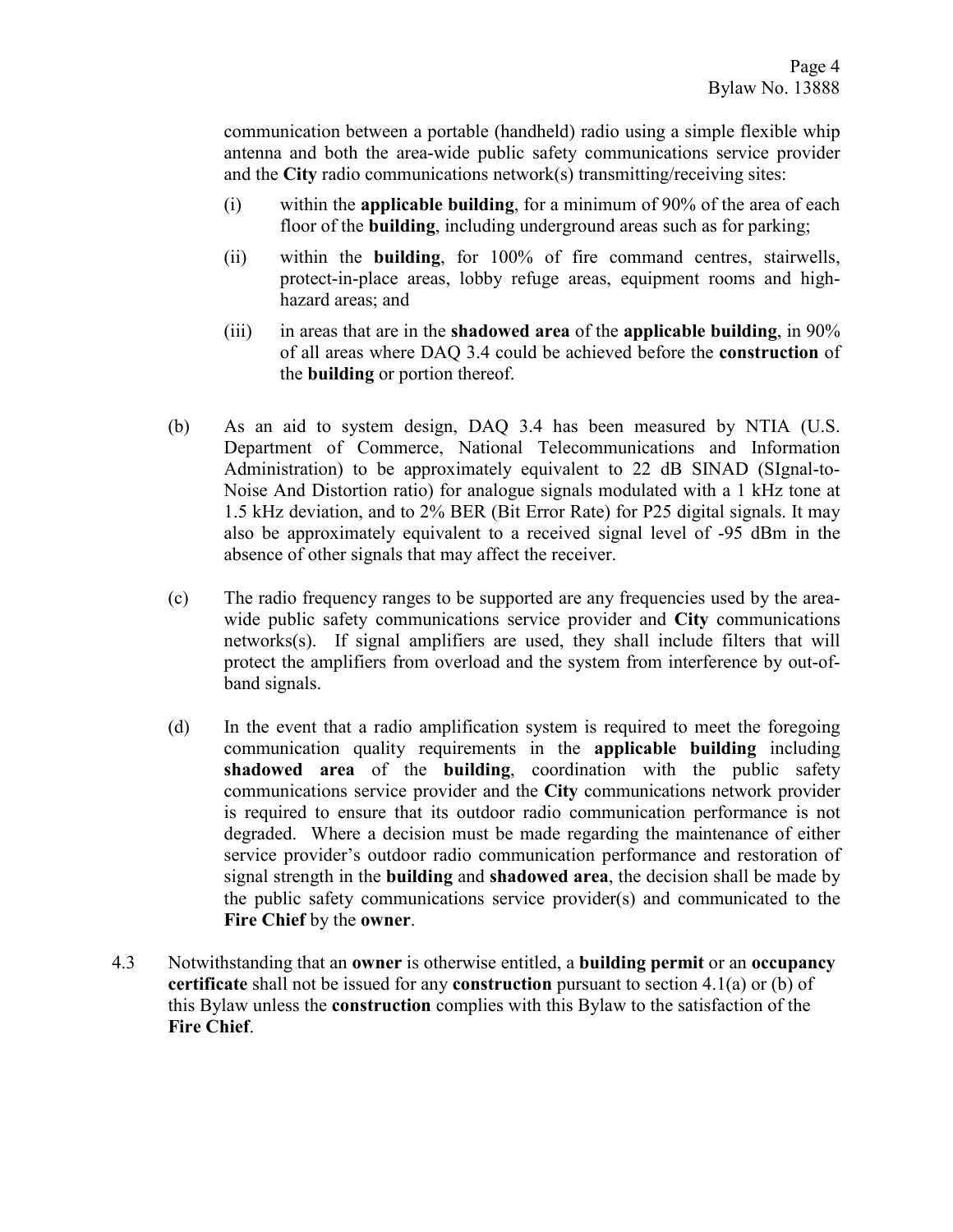## **PART 5: RADIO AMPLIFICATION SYSTEM**

- 5.1 Where a radio amplification system is required in order to achieve adequate radio coverage for an **applicable building**, as set out in section 4.2 of this Bylaw, such radio amplification system shall include one or more of the following that are sufficient to achieve adequate radio coverage:
	- (a) passive antenna systems or radiating cable systems;
	- (b) distributed antenna systems with uni-directional or bi-directional amplifiers (BDAs) as needed;
	- (c) voting receiver systems;
	- (d) any other system approved in writing by the **Fire Chief**.
- 5.2 If any part of an installed radio amplification system contains an electrically powered component, the system shall be equipped to operate on an independent "Uninterruptible Power Supply" (UPS), using a battery and/or generator system, for a period of at least four (4) hours without external input or maintenance. All amplifiers and electronics required by the system shall be protected by National Electrical Manufacturers Association (NEMA) type 4 enclosures with physical security. The UPS shall automatically charge the batteries in the presence of external power. The UPS shall provide a monitored alarm signal to indicate failure of primary power, failure of the UPS system power output, and/or discharge of the batteries. Silencing of this alarm shall be the responsibility of the person maintaining the equipment.
- 5.3 A system summary alarm for the radio amplification system, consisting of a relay contact closure or equivalent, shall be provided to the **building** fire alarm annunciator panel via a hard wired connection.
- 5.4 Radio equipment shall only be selected from the Innovation, Science & Economic Development Canada (ISED) Radio Equipment List, and all active systems shall be licensed by ISED and shall comply with the applicable Standard Radio Systems Plan (SRSP). Any license required shall be renewed annually by the **owner** and the cost of the licensing borne solely by the **owner**.

### **PART 6: PROCEDURES TO VERIFY AND MAINTAIN COMPLIANCE**

6.1 Tests and measurements to verify and maintain a radio amplification system in compliance with this Bylaw shall be made at the sole expense of an **owner** and be developed by the **owner**, in accordance with the requirements set-out in sections 6.2 and 6.3, for prior approval by the **Fire Chief**.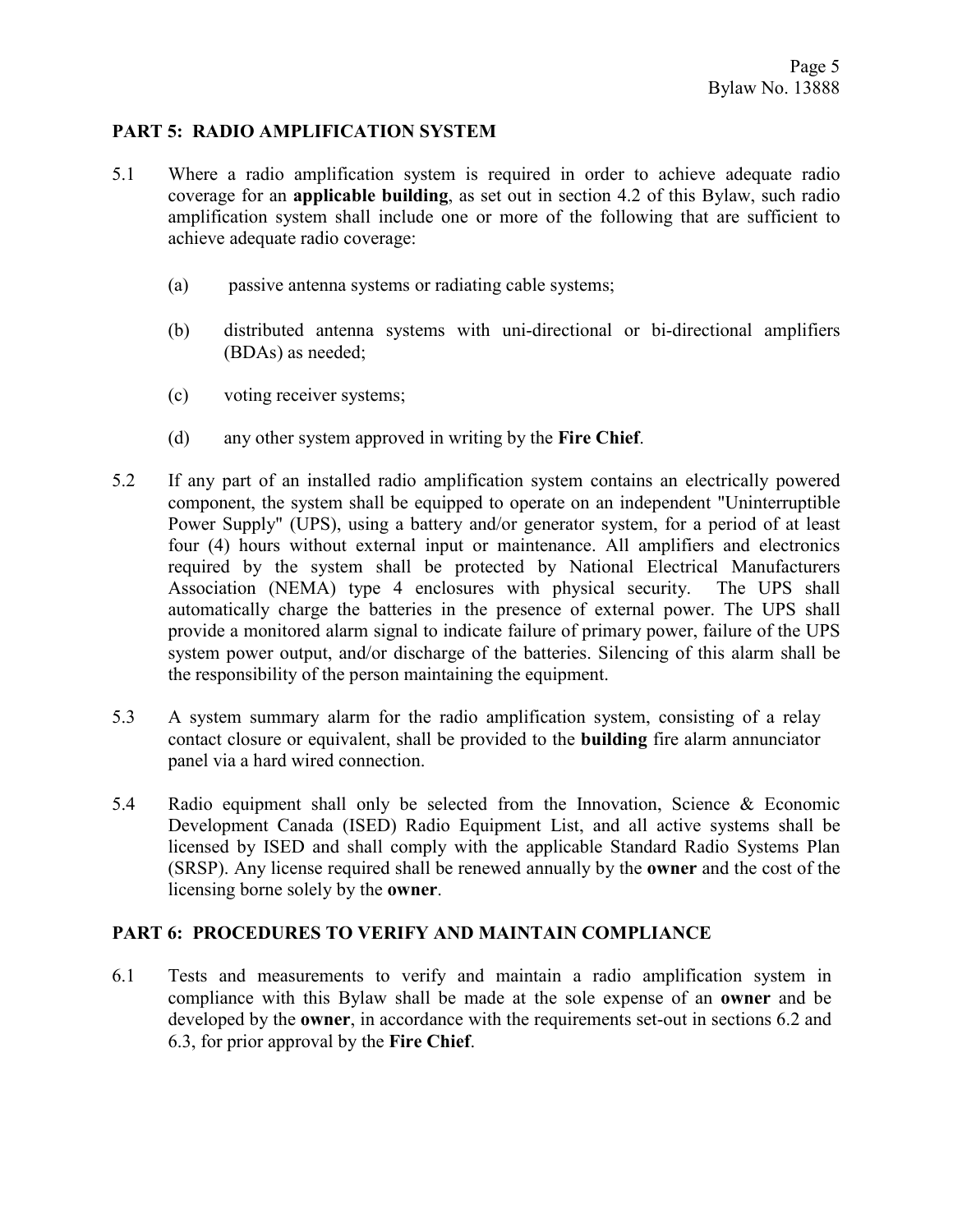- 6.2 The initial acceptance test procedures shall comply with the following requirements:
	- (a) Initial acceptance tests and measurements shall be performed, to the satisfaction and acceptance of the **Fire Chief**, after completion of installation of the radio amplification system, using radio frequencies assigned to the area-wide public safety communications service provider and the **City**, after proper coordination with an agent for that system and the **Fire Chief**.
	- (b) If queuing occurs on the radio amplification system while testing is underway, testing shall be terminated immediately and resumed only when traffic levels on the system reach a level where queuing no longer occurs.
	- (c) For all tests, a pre-defined "Harvard" sentence should be used, such that the listeners are not aware of the sentence in advance on each test. A different recorded sentence should be used at each location.
	- (d) Where the **shadowed area**, or the floor area of any floor of an **applicable building**, is greater than 4,500 square metres, the area shall be divided into a uniform grid of not more than 15 metres on a side, or if the floor area is smaller than 4,500 square metres, it shall be divided into a uniform grid of approximately 20 equal areas to a minimum of 9 square metres, and measurements shall be taken in each grid area. The size of the grids shall also be reduced, or the number of grids increased, upon recommendation of the **Fire Chief** in areas where special construction or other obstruction may significantly affect communications. Tests shall also be performed in fire command centres, stairwells, protect-in-place areas, lobby refuge areas, equipment rooms, and high-hazard areas.
	- (e) Tests shall first be made using a portable (handheld) radio of the type used by the **City's** Fire or RCMP – Burnaby Detachment service personnel, carried at 1.5 metre from the floor and using a simple flexible antenna, and shall be deemed satisfactory if DAQ 3.4 or better (speech understandable with repetition only rarely, some noise or distortion may be present) can be achieved for a five-second test transmission in each direction. If system access is not reliable, or if DAQ 3.4 for five seconds cannot be achieved at any location, the test operator may move a maximum of 1.5m in any direction inside of the grid and repeat the test. If system access continues to be unreliable, or if DAQ 3.4 still cannot be achieved, or if there is any doubt about whether it can be achieved, a failure shall be recorded for that location.
	- (f) A maximum of two (2) non-adjacent grid areas on a floor or in a shadow will be allowed to fail the test. In the event that three (3) or more areas on a floor or in a shadow fail the test, the floor or **shadowed area** may be divided into 40 approximately equal areas to a minimum of 4 square metres, and the tests repeated. In such event, a maximum of four (4) non-adjacent grid areas will be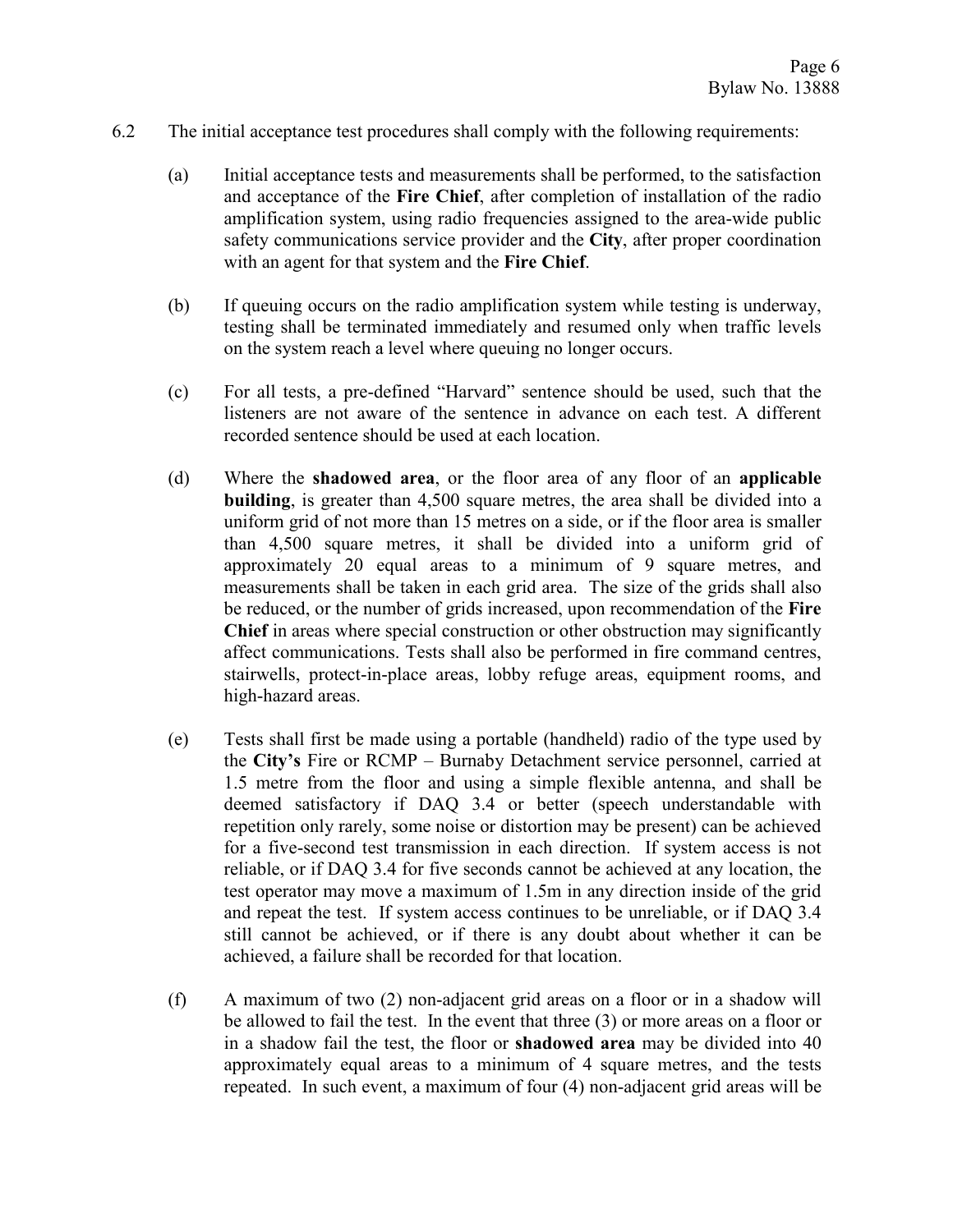allowed to fail the test. If the radio amplification system fails the 40-area test, the **owner** shall have the system altered to meet the 90% coverage requirement.

- (g) If the radio amplification system fails to provide acceptable communication in any fire command centre, portion of a stairwell, protect-in-place areas, lobby refuge areas, equipment rooms, or high-hazard areas, the **owner** shall have the system altered to meet the 100% coverage requirement for these areas.
- (h) Backup batteries and power supplies shall be tested under full load by generating communication traffic automatically for a duration of at least one (1) hour. If within this period the battery shows any symptom of failure or impending failure, the test shall be continued for additional one-hour periods to determine the integrity of the battery. The battery shall not fail within a four (4) hour continuous test period.
- (i) The gain values of all amplifiers shall be measured, using a service monitor that has been calibrated by a certified laboratory within the past 12 months, and the results shall be kept on file by the **owner** for future verification and monitoring of performance. The gain records file must have multiple back-ups and be stored in more than one location.
- 6.3 The annual test procedures shall comply with the following requirements:
	- (a) At least annually, the **owner** of an **applicable building** with a radio amplification system shall test all active components of the system, including but not limited to amplifiers, power supplies and back-up batteries, and shall keep a record of such tests as part of the Fire Safety Plan for inspection by the **Fire Chief**. Amplifier gain shall be adjusted if necessary to re-establish the gain recorded upon initial acceptance testing, and batteries and power supplies shall be tested under full load by generating communication traffic for a period of at least one (1) hour to verify that they will function properly during a power outage.
	- (b) The **Fire Chief** may request, from time to time, additional tests or inspections of records of a radio amplification system and the **owner** of the **applicable building** shall promptly comply with such request at its expense.
	- (c) Additional tests of radio amplification system may be conducted from time to time by the **City's** Fire Department at the discretion of the **Fire Chief**, after giving reasonable notice to the **owner** of an **applicable building**.
	- (d) If any tests indicate communications within the **applicable building** or within the **shadowed area** have degraded, or if a test indicate unacceptable communications performance, the **owner** is required to remedy the problem and restore the radio amplification system in a manner consistent with the tests and measurements accepted by the **Fire Chief** pursuant to section 6.2(a) of this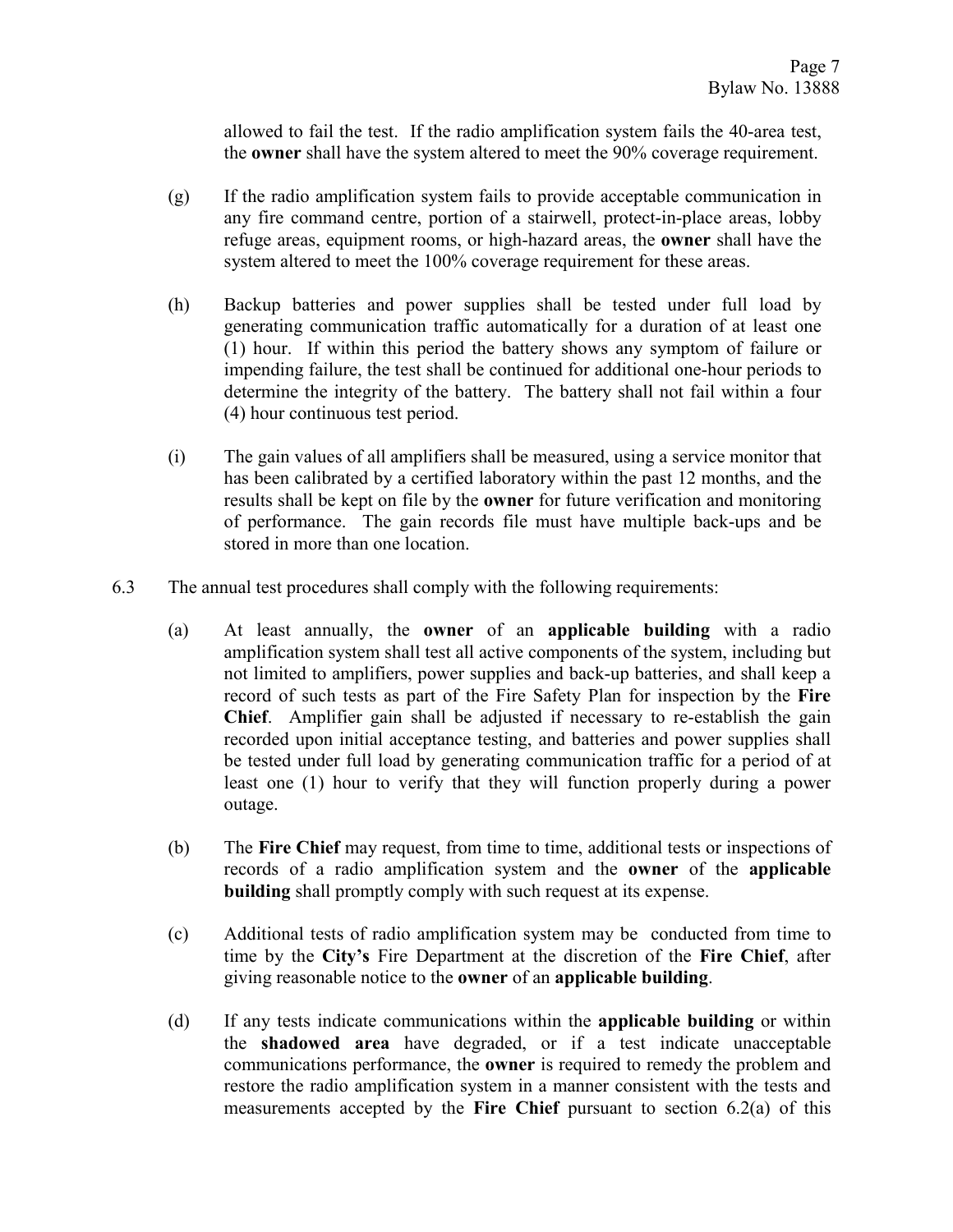Bylaw, unless the **owner** can demonstrate conclusively that the degradation is solely the result of external changes not under the **owner's** control.

- 6.4 All tests of installed radio amplification systems shall be performed by or under the direct supervision of a Professional Engineer (P.Eng.), Applied Science Technologist (AScT) or Certified Technician (CTech) registered in the Province of British Columbia and qualified in radio communications. Test reports shall bear the seal of the Professional Engineer or approval of the Applied Scicence Technologist or Certified Technician.
- 6.5 All portable radios used in testing radio amplification systems shall be of a size and type as may be in used at the time by the **City's** Fire Department and RCMP – Burnaby Detachment, and programmed to operate on an analogue test channel and on a digital test band channel as designated by the **Fire Chief**. SINAD, BER and signal strength measurements shall be made using appropriate instrumentation acceptable to the **Fire Chief.** Radios and measurement equipment shall have been tested for conformance to design specifications within twelve months prior to the conduct of Amplification System acceptance tests or re-tests

# **PART 7: INSPECTION AND REMEDY BY CITY**

- 7.1 Every **owner** and occupant of an **applicable building** shall, at all reasonable times, permit the **Fire Chief** to enter into and inspect any **applicable building** to determine compliance with this Bylaw.
- 7.2 Every owner of an **applicable building** shall comply with this Bylaw and upon failure to do so the **City**, by its employees or other persons, at reasonable times and in a reasonable manner, may enter into the **applicable building** and remedy the non-compliance at the expense of the **owner**, and the expenses for so doing, if unpaid on the 31st day of December of the year in which the expenses are incurred, shall be added to and form part of the taxes payable in respect of that **applicable building** as taxes in arrear.

### **PART 8: OFFENCES AND PENALTIES**

- 8.1 Every person who violates any of the provisions of this Bylaw or who suffers or permits any act or thing to be done in contravention of any of the provisions of this Bylaw, or who neglects to do or refrains from doing anything required to be done by any of the provisions of this Bylaw, or who does any act, or who violates any of the provisions of this Bylaw, is guilty of an offence and is liable, on summary conviction, to a fine of not less than five thousand dollars (\$5,000.00) and not more than ten thousand dollars (\$10,000.00).
- 8.2 If an offence continues for more than one day, a separate offence occurs on each day or part of a day, and separate fines may be issued for each day or part of a day in respect of which the offence occurs or continues.